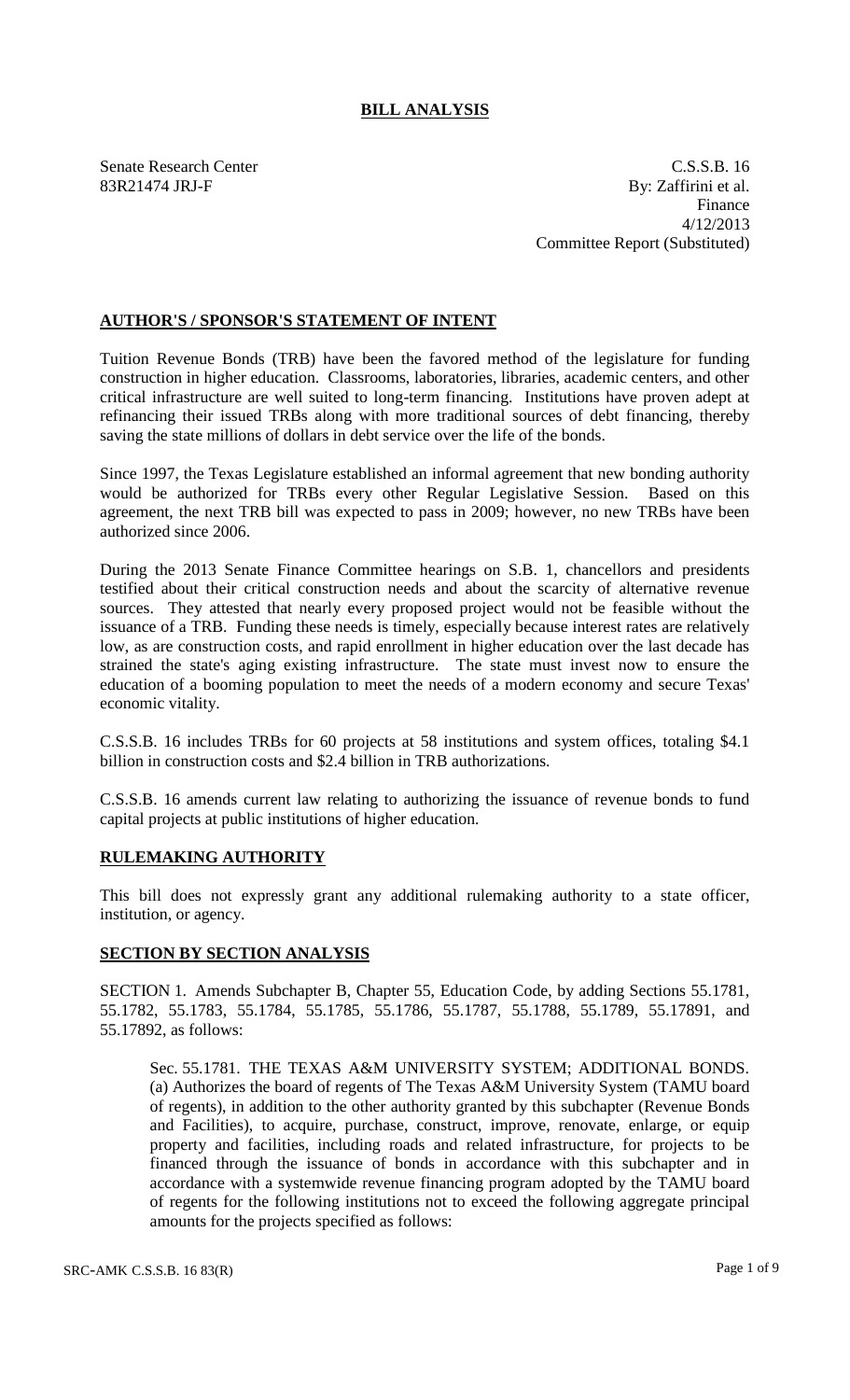(1) Texas A&M University--Commerce, \$45 million for a library and technology center;

(2) Texas A&M University--Corpus Christi, \$75 million for a life sciences research building;

(3) Texas A&M University--Kingsville, \$42 million for music building expansion and renovation of Jones Auditorium;

(4) Texas A&M University--Texarkana, \$46 million for an academic and laboratory learning center;

(5) West Texas A&M University, \$12 million for the Amarillo Center;

(6) The Texas A&M University System Health Science Center:

(A) \$9 million for facilities in Round Rock, Texas;

(B) \$45 million for a research building in Temple, Texas; and

(C) \$80 million for an education center and research building in Dallas, Texas; and

(7) Texas A&M International University:

(A) \$52 million for library renovation, additional instructional spaces, and a support services building; and

(B) \$11 million for an addition to the science center.

(b) Authorizes the TAMU board of regents, if the TAMU board of regents provides funds from additional sources available to the TAMU board of regents, including the proceeds of bonds issued under Section 55.13 (Authority to Issue Revenue Bonds), but not including the proceeds of bonds issued under this section, in an amount equal to one-half of the amount specified for each project authorized below, in addition to the other authority granted by this subchapter, to acquire, purchase, construct, improve, renovate, enlarge, or equip property and facilities, including roads and related infrastructure, for projects to be financed through the issuance of bonds in accordance with this subchapter and in accordance with a systemwide revenue financing program adopted by the TAMU board of regents for the following institutions not to exceed the following aggregate principal amounts for the projects specified as follows:

(1) Prairie View A&M University, \$5,333,333 for critical deferred maintenance;

(2) Tarleton State University, \$43,333,333 for the Gates Agriculture and Business Building;

(3) Texas A&M University, \$53,333,333 for a biocontainment research facility;

(4) Texas A&M University at Galveston, \$30,666,667 for an academic building;

(5) Texas A&M University--Central Texas, \$33,333,333 for a science, health science, and wellness building; and

(6) Texas A&M University--San Antonio: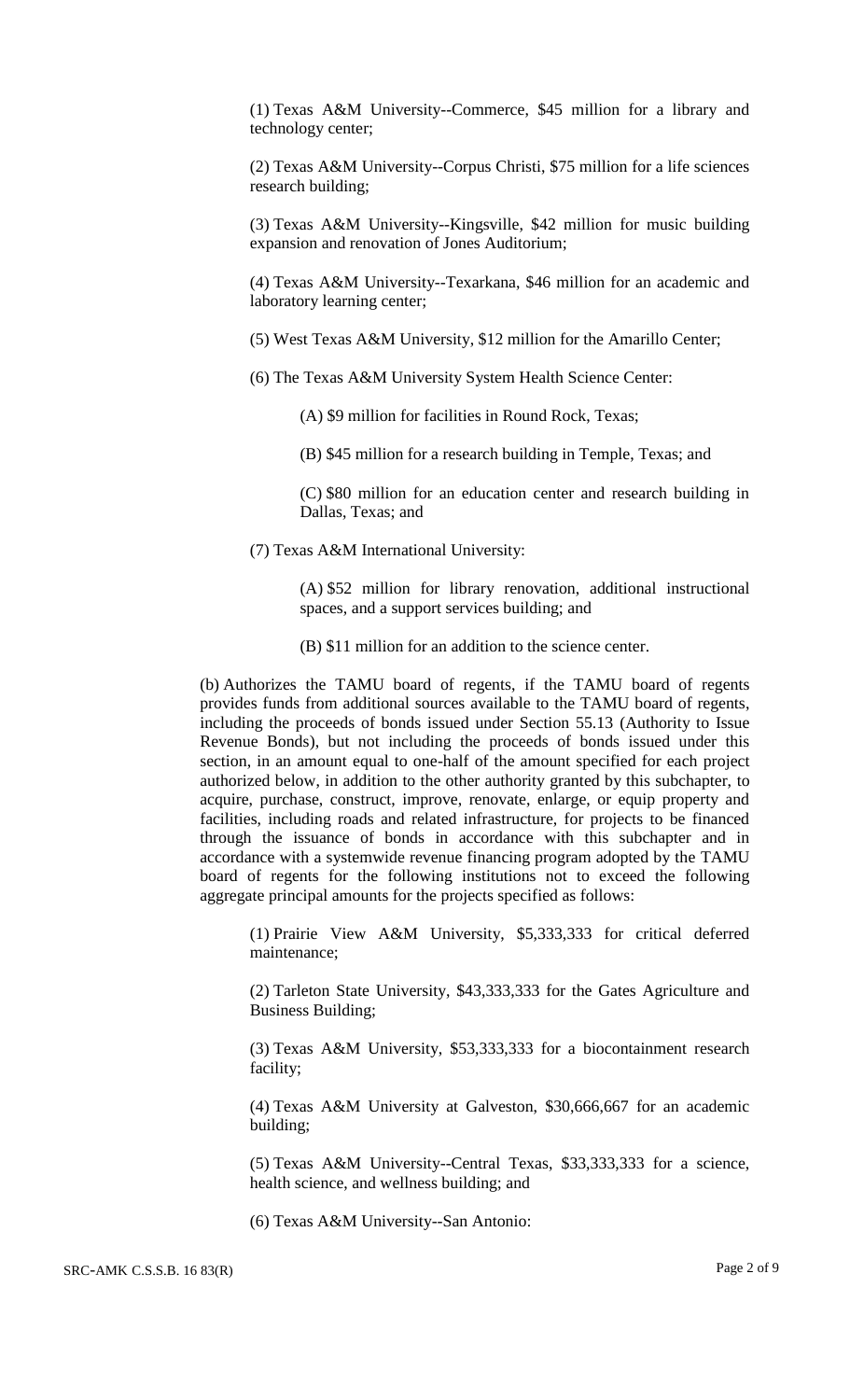(A) \$46,666,667 for a science and technology building; and

(B) \$11 million for a central and physical plant building.

(c) Authorizes the TAMU board of regents to pledge irrevocably to the payment of bonds authorized by this section all or any part of the revenue funds of an institution, branch, or entity of The Texas A&M University System, including student tuition charges. Prohibits the amount of a pledge made under this subsection from being reduced or abrogated while the bonds for which the pledge is made, or bonds issued to refund those bonds, are outstanding.

(d) Authorizes the TAMU board of regents, if sufficient funds are not available to the TAMU board of regents to meet its obligations under this section, to transfer funds among institutions, branches, and entities of The Texas A&M University System to ensure the most equitable and efficient allocation of available resources for each institution, branch, or entity to carry out its duties and purposes.

(e) Prohibits the TAMU board of regents from issuing bonds under Subsection (a) until the TAMU board of regents makes the pledge of additional funds required to issue bonds under Subsection (b).

Sec. 55.1782. THE UNIVERSITY OF TEXAS SYSTEM; ADDITIONAL BONDS. (a) Authorizes the board of regents of The University of Texas System (UT board of regents), in addition to the other authority granted by this subchapter, to acquire, purchase, construct, improve, renovate, enlarge, or equip property and facilities, including roads and related infrastructure, for projects to be financed through the issuance of bonds in accordance with this subchapter and in accordance with a systemwide revenue financing program adopted by the UT board of regents for the following institutions not to exceed the following aggregate principal amounts for the projects specified as follows:

> (1) The University of Texas at Austin, \$95 million for an engineering education and research center;

> (2) The University of Texas at Brownsville, \$60 million for a new campus;

> (3) The University of Texas--Pan American, \$98 million for Science Building II;

> (4) The University of Texas Southwestern Medical Center at Dallas, \$60 million for north campus Phase VI vivarium and research facilities;

> (5) The University of Texas Health Science Center at San Antonio, \$6 million for a South Texas diabetes institute;

> (6) The University of Texas M. D. Anderson Cancer Center, \$50 million for a personalized cancer care building; and

> (7) The University of Texas Medical Branch at Galveston, \$40 million for a health education center.

(b) Authorizes the UT board of regents, if the UT board of regents provides funds from additional sources available to the UT board of regents, including the proceeds of bonds issued under Section 55.13, but not including the proceeds of bonds issued under this section, in an amount equal to the amount specified for each project authorized below, in addition to the other authority granted by this subchapter, to acquire, purchase, construct, improve, renovate, enlarge, or equip property and facilities, including roads and related infrastructure, for projects to be financed through the issuance of bonds in accordance with this subchapter and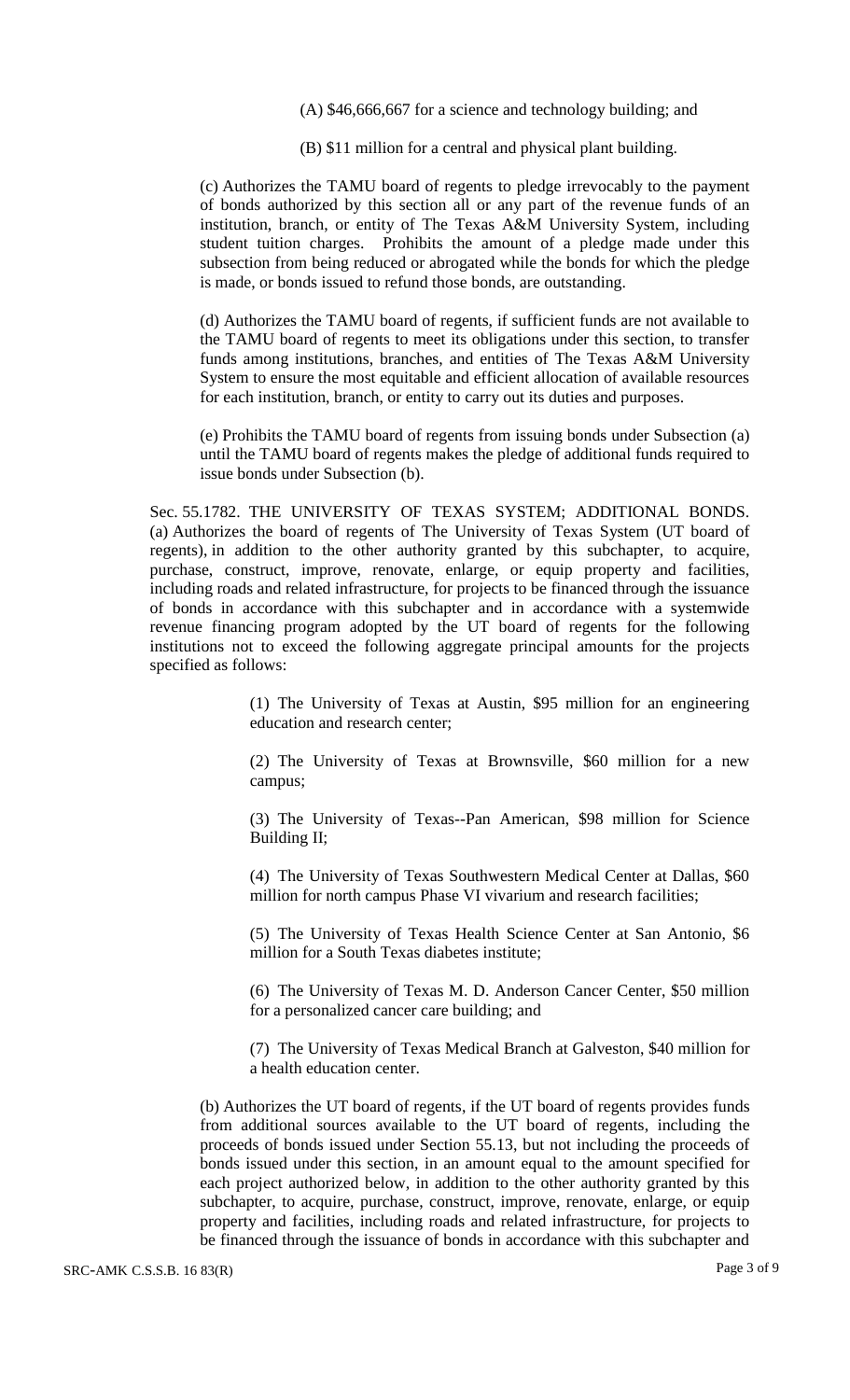in accordance with a systemwide revenue financing program adopted by the UT board of regents for the following institutions not to exceed the following aggregate principal amounts for the projects specified as follows:

(1) The University of Texas at Arlington, \$32,150,000 for renovation of and addition to a life science building;

(2) The University of Texas at Dallas, \$47,500,000 for an engineering building;

(3) The University of Texas at El Paso, \$40 million for an interdisciplinary research facility;

(4) The University of Texas at San Antonio, \$46,375,000 for an experimental science instructional building;

(5) The University of Texas at Tyler, \$24,250,000 for a STEM and business complex and renovation of the business building;

(6) The University of Texas Health Science Center at Houston, \$58,450,000 for the renovation and modernization of educational and research facilities;

(7) The University of Texas Health Science Center at San Antonio, \$4 million for an enhanced performance laboratory for the Barshop Institute for Longevity and Aging;

(8) The University of Texas Health Science Center at Tyler, \$2,502,500 for the Riter Center primary care training center renovation; and

(9) The University of Texas of the Permian Basin, \$30 million for an engineering building;

(c) Authorizes the UT board of regents to pledge irrevocably to the payment of bonds authorized by this section all or any part of the revenue funds of an institution, branch, or entity of The University of Texas System, including student tuition charges. Prohibits the amount of a pledge made under this subsection from being reduced or abrogated while the bonds for which the pledge is made, or bonds issued to refund those bonds, are outstanding.

(d) Authorizes the UT board of regents, if sufficient funds are not available to the UT board of regents to meet its obligations under this section, to transfer funds among institutions, branches, and entities of The University of Texas System to ensure the most equitable and efficient allocation of available resources for each institution, branch, or entity to carry out its duties and purposes.

(e) Prohibits the UT board of regents from issuing bonds under Subsection (a) until the UT board of regents makes the pledge of additional funds required to issue bonds under Subsection (b).

Sec. 55.1783. UNIVERSITY OF HOUSTON SYSTEM; ADDITIONAL BONDS. (a) Authorizes the board of regents of the University of Houston System (UH board of regents), in addition to the other authority granted by this subchapter, to acquire, purchase, construct, improve, renovate, enlarge, or equip property and facilities, including roads and related infrastructure, for projects to be financed through the issuance of bonds in accordance with this subchapter and in accordance with a systemwide revenue financing program adopted by the UH board of regents for the following institutions not to exceed the following aggregate principal amounts for the projects specified as follows: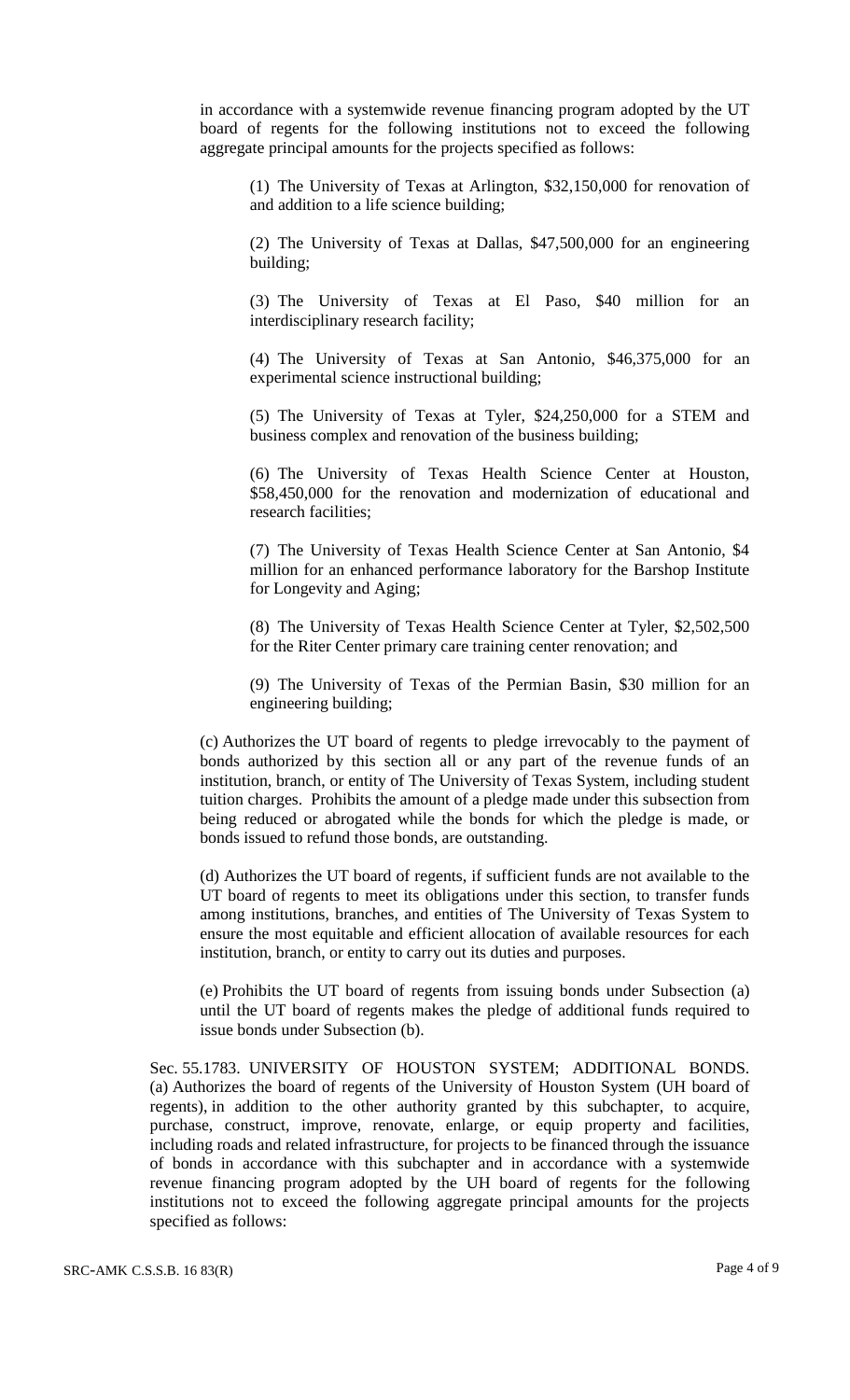(1) the University of Houston, \$70 million for a pharmacy and biomedical sciences building;

(2) the University of Houston--Clear Lake, \$75,600,000 for a science and academic support building;

(3) the University of Houston--Downtown, \$41,429,000 for a science and technology building; and

(4) the University of Houston--Victoria, \$70 million for campus expansion.

(b) Authorizes the UH board of regents to pledge irrevocably to the payment of bonds authorized by this section all or any part of the revenue funds of an institution, branch, or entity of the University of Houston System, including student tuition charges. Prohibits the amount of a pledge made under this subsection from being reduced or abrogated while the bonds for which the pledge is made, or bonds issued to refund those bonds, are outstanding.

(c) Authorizes the UH board of regents, if sufficient funds are not available to the UH board of regents to meet its obligations under this section, to transfer funds among institutions, branches, and entities of the University of Houston System to ensure the most equitable and efficient allocation of available resources for each institution, branch, or entity to carry out its duties and purposes.

Sec. 55.1784. TEXAS STATE UNIVERSITY SYSTEM; ADDITIONAL BONDS. (a) Authorizes the board of regents of the Texas State University System (Texas State University board of regents), in addition to the other authority granted by this subchapter, to acquire, purchase, construct, improve, renovate, enlarge, or equip property and facilities, including roads and related infrastructure, for projects to be financed through the issuance of bonds in accordance with this subchapter and in accordance with a systemwide revenue financing program adopted by the Texas State University board of regents for the following institutions not to exceed the following aggregate principal amounts for the projects specified as follows:

(1) Lamar University, \$40 million for a science building;

(2) Lamar State College--Orange, \$21 million for a multipurpose education building;

(3) Lamar State College--Port Arthur, \$2,500,000 for an addition to the allied health building;

(4) Lamar Institute of Technology, \$12 million for renovation and replacement of the technical arts buildings;

(5) Texas State University--San Marcos:

(A) \$56 million for a joint project with The Texas A&M University System Health Science Center for a medical education and research building in Round Rock, Texas; and

(B) \$83 million for an engineering and science building; and

(6) Sam Houston State University, \$9,800,000 for an agriculture engineering technology building.

(b) Authorizes the Texas State University board of regents to pledge irrevocably to the payment of bonds authorized by this section all or any part of the revenue funds of an institution, branch, or entity of the Texas State University System,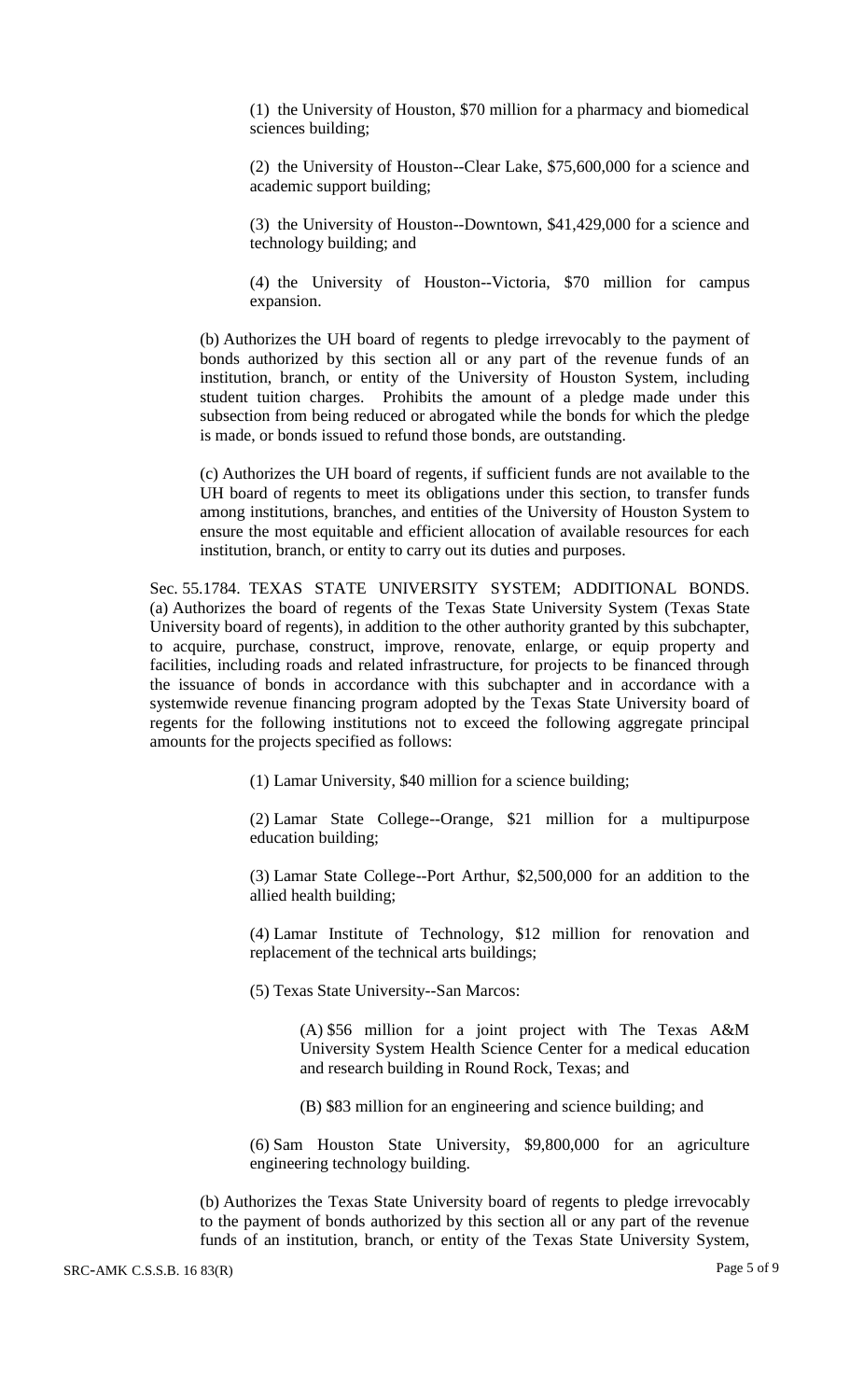including student tuition charges. Prohibits the amount of a pledge made under this subsection from being reduced or abrogated while the bonds for which the pledge is made, or bonds issued to refund those bonds, are outstanding.

(c) Authorizes the Texas State University board of regents, if sufficient funds are not available to the Texas State University board of regents to meet its obligations under this section, to transfer funds among institutions, branches, and entities of the Texas State University System to ensure the most equitable and efficient allocation of available resources for each institution, branch, or entity to carry out its duties and purposes.

Sec. 55.1785. UNIVERSITY OF NORTH TEXAS SYSTEM; ADDITIONAL BONDS. (a) Authorizes the board of regents of the University of North Texas System (UNT board of regents), in addition to the other authority granted by this subchapter, to acquire, purchase, construct, improve, renovate, enlarge, or equip property and facilities, including roads and related infrastructure, for projects to be financed through the issuance of bonds in accordance with this subchapter and in accordance with a systemwide revenue financing program adopted by the UNT board of regents for the following institutions not to exceed the following aggregate principal amounts for the projects specified as follows:

> (1) the University of North Texas System, \$25 million for college of law building renovations;

> (2) the University of North Texas, \$48 million for a science and technology research facility;

> (3) the University of North Texas at Dallas, \$70 million for a library and student success center; and

> (4) the University of North Texas Health Sciences Center at Fort Worth, \$66,600,000 for an interdisciplinary research building.

(b) Authorizes the UNT board of regents to pledge irrevocably to the payment of bonds authorized by this section all or any part of the revenue funds of an institution, branch, or entity of the University of North Texas System, including student tuition charges. Prohibits the amount of a pledge made under this subsection from being reduced or abrogated while the bonds for which the pledge is made, or bonds issued to refund those bonds, are outstanding.

(c) Authorizes the UNT board of regents, if sufficient funds are not available to the UNT board of regents to meet its obligations under this section, to transfer funds among institutions, branches, and entities of the University of North Texas System to ensure the most equitable and efficient allocation of available resources for each institution, branch, or entity to carry out its duties and purposes.

Sec. 55.1786. TEXAS WOMAN'S UNIVERSITY. (a) Authorizes the board of regents of Texas Woman's University (TWU board of regents), in addition to the other authority granted by this subchapter, to acquire, purchase, construct, improve, renovate, enlarge, or equip property and facilities, including roads and related infrastructure, for a science and technology learning center, to be financed through the issuance of bonds in accordance with this subchapter not to exceed the aggregate principal amount of \$37,996,928.

(b) Authorizes the TWU board of regents to pledge irrevocably to the payment of bonds authorized by this section all or any part of the revenue funds of Texas Woman's University, including student tuition charges. Prohibits the amount of a pledge made under this subsection from being reduced or abrogated while the bonds for which the pledge is made, or bonds issued to refund those bonds, are outstanding.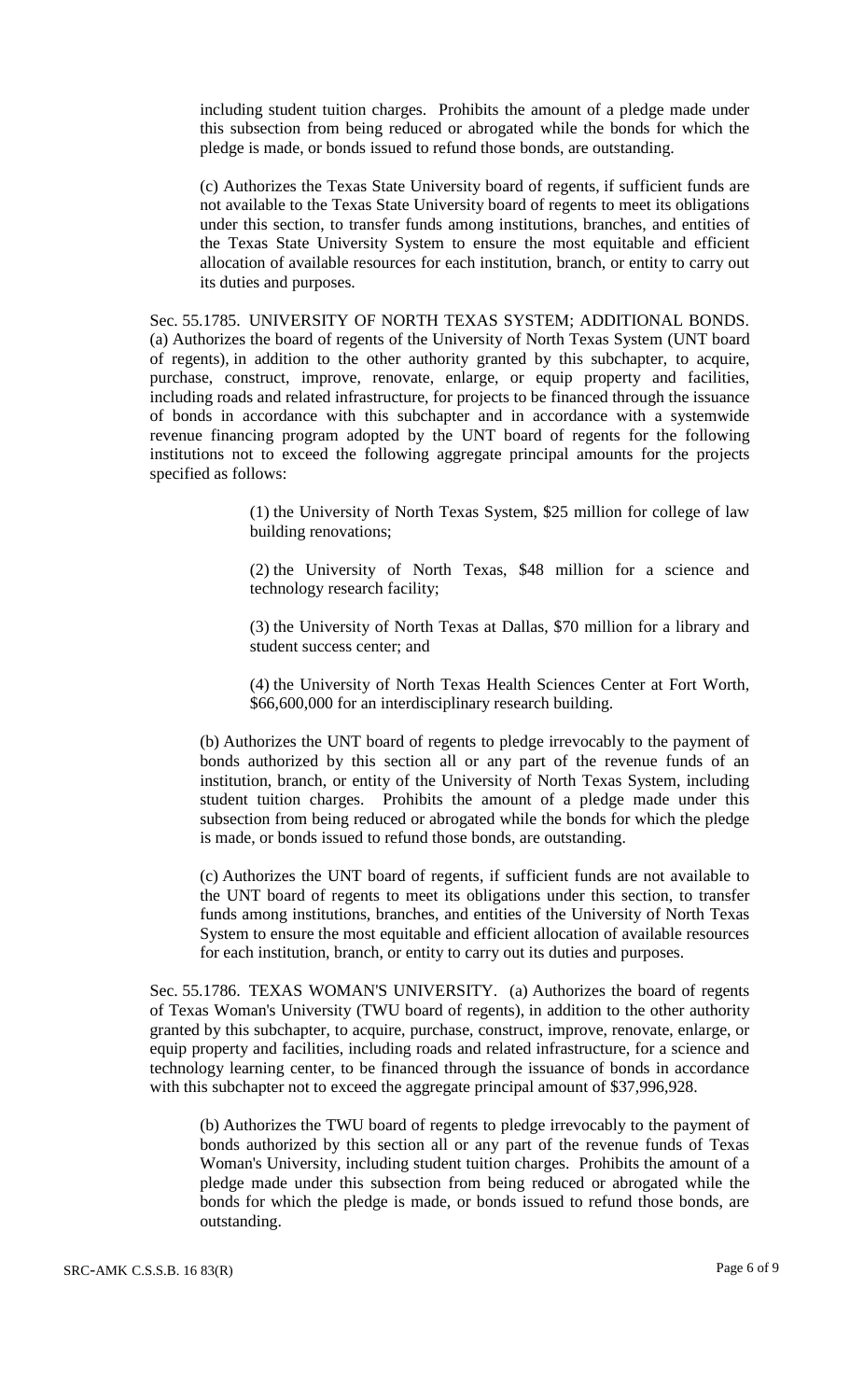Sec. 55.1787. MIDWESTERN STATE UNIVERSITY; ADDITIONAL BONDS. (a) Authorizes the board of regents of Midwestern State University (MSU board of regents), in addition to the other authority granted by this subchapter, to acquire, purchase, construct, improve, renovate, enlarge, or equip property and facilities, including roads and related infrastructure, for library, College of Education, and information technology facilities at Midwestern State University, to be financed through the issuance of bonds in accordance with this subchapter not to exceed the aggregate principal amount of \$29,990,000.

(b) Authorizes the MSU board of regents to pledge irrevocably to the payment of bonds authorized by this section all or any part of the revenue funds of Midwestern State University, including student tuition charges. Prohibits the amount of a pledge made under this subsection from being reduced or abrogated while the bonds for which the pledge is made, or bonds issued to refund those bonds, are outstanding.

Sec. 55.1788. STEPHEN F. AUSTIN STATE UNIVERSITY. (a) Authorizes the board of regents of Stephen F. Austin State University (SFASU board of regents), in addition to the other authority granted by this subchapter, to acquire, purchase, construct, improve, renovate, enlarge, or equip property and facilities, including roads and related infrastructure, for a science, technology, engineering, and mathematics research building at Stephen F. Austin State University, to be financed through the issuance of bonds in accordance with this subchapter not to exceed the aggregate principal amount of \$50 million.

(b) Authorizes the SFASU board of regents to pledge irrevocably to the payment of bonds authorized by this section all or any part of the revenue funds of Stephen F. Austin State University, including student tuition charges. Prohibits the amount of a pledge made under this subsection from being reduced or abrogated while the bonds for which the pledge is made, or bonds issued to refund those bonds, are outstanding.

Sec. 55.1789. TEXAS TECH UNIVERSITY SYSTEM; ADDITIONAL BONDS. (a) Authorizes the board of regents of the Texas Tech University System (TTU board of regents), in addition to the other authority granted by this subchapter, to acquire, purchase, construct, improve, renovate, enlarge, or equip property and facilities, including roads and related infrastructure, for projects to be financed through the issuance of bonds in accordance with this subchapter and in accordance with a systemwide revenue financing program adopted by the TTU board of regents for the following institutions not to exceed the following aggregate principal amounts for the projects specified as follows:

(1) Texas Tech University Health Sciences Center:

(A) \$40,500,000 for Lubbock education, research, and technology facilities;

(B) \$75 million for the El Paso Medical Science Building II; and

(C) \$17,010,000 for the Permian Basin academic facility; and

(2) Texas Tech University, \$78,975,000 for a research building; and

(3) Angelo State University, \$16,758,000 for a health and human services building.

(b) Authorizes the TTU board of regents to pledge irrevocably to the payment of bonds authorized by this section all or any part of the revenue funds of an institution, branch, or entity of the Texas Tech University System, including student tuition charges. Prohibits the amount of a pledge made under this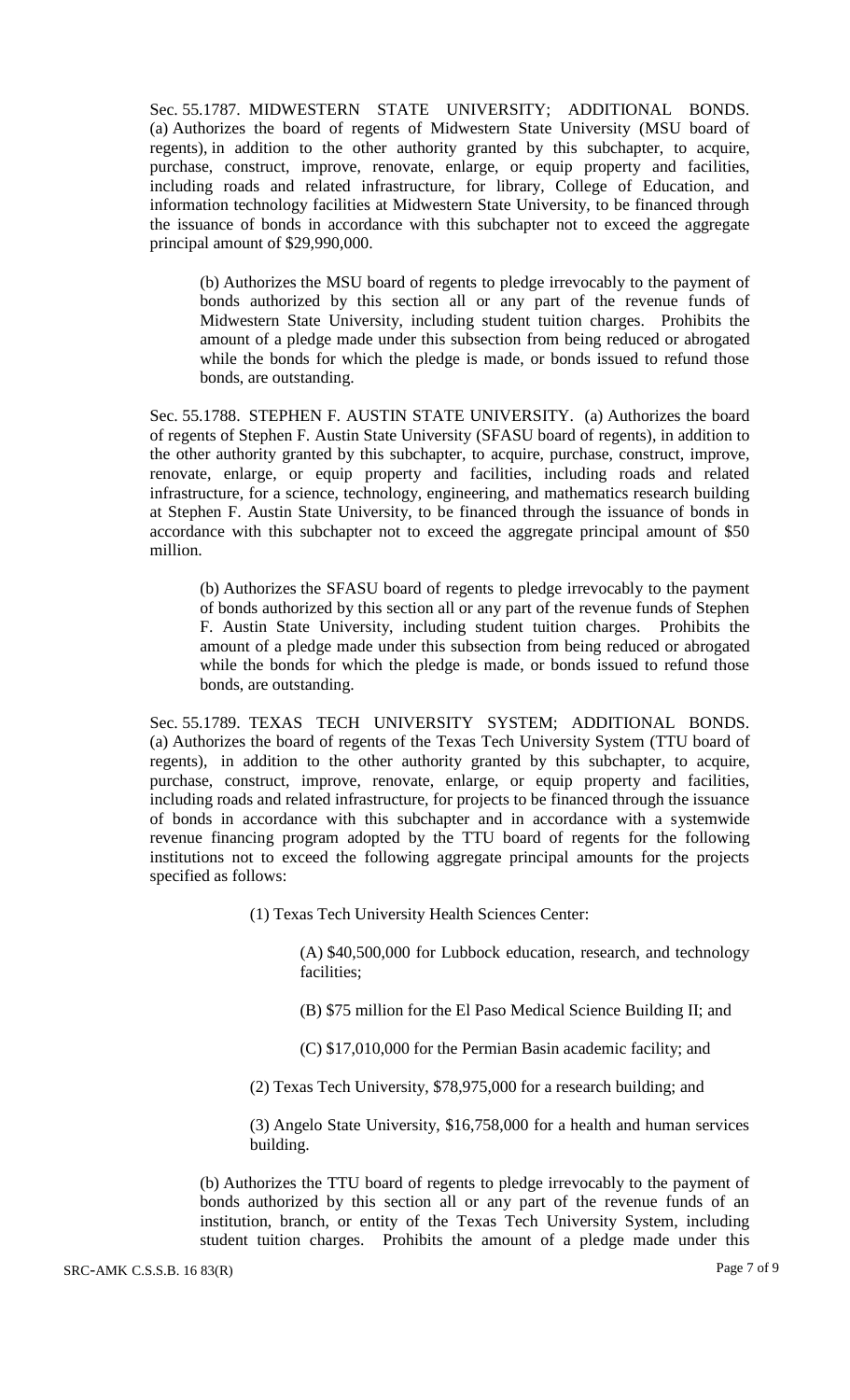subsection from being reduced or abrogated while the bonds for which the pledge is made, or bonds issued to refund those bonds, are outstanding.

(c) Authorizes the TTU board of regents, if sufficient funds are not available to the TTU board of regents to meet its obligations under this section, to transfer funds among institutions, branches, and entities of the Texas Tech University System to ensure the most equitable and efficient allocation of available resources for each institution, branch, or entity to carry out its duties and purposes.

Sec. 55.17891. TEXAS SOUTHERN UNIVERSITY; ADDITIONAL BONDS. (a) Authorizes the board of regents of Texas Southern University (Texas Southern University board of regents), in addition to the other authority granted by this subchapter, to acquire, purchase, construct, improve, renovate, enlarge, or equip property and facilities, including roads and related infrastructure, for the Robert J. Terry Library at Texas Southern University, to be financed through the issuance of bonds in accordance with this subchapter not to exceed the aggregate principal amount of \$66,017,661.

(b) Authorizes the Texas Southern University board of regents to pledge irrevocably to the payment of bonds authorized by this section all or any part of the revenue funds of Texas Southern University, including student tuition charges. Prohibits the amount of a pledge made under this subsection from being reduced or abrogated while the bonds for which the pledge is made, or bonds issued to refund those bonds, are outstanding.

Sec. 55.17892. TEXAS STATE TECHNICAL COLLEGE SYSTEM. (a) Authorizes the board of regents of the Texas State Technical College System (TSTC board of regents), in addition to the other authority granted by this subchapter, to acquire, purchase, construct, improve, renovate, enlarge, or equip property and facilities, including roads and related infrastructure, for projects to be financed through the issuance of bonds in accordance with this subchapter for the following institutions not to exceed the following aggregate principal amounts for the projects specified as follows:

> (1) Texas State Technical College--Harlingen, \$3 million for Phase II of the Engineering Technology Center renovation;

> (2) Texas State Technical College--Marshall, \$1,500,000 for renovation of aviation technology facilities; and

> (3) Texas State Technical College--Waco, \$5 million for water system infrastructure replacement.

(b) Authorizes the TSTC board of regents to pledge irrevocably to the payment of those bonds all or any part of the revenue funds of an institution, branch, or entity of the Texas State Technical College System, including student tuition charges. Prohibits the amount of a pledge made under this subsection from being reduced or abrogated while the bonds for which the pledge is made, or bonds issued to refund those bonds, are outstanding.

(c) Authorizes the TSTC board of regents, if sufficient funds are not available to the board to meet its obligations under this section, to transfer funds among institutions, branches, and entities of the Texas State Technical College System to ensure the most equitable and efficient allocation of available resources for each institution, branch, or entity to carry out its duties and purposes.

SECTION 2. Amends Section 61.0572(e), Education Code, as follows:

(e) Provides that approval of the Texas Higher Education Coordinating Board (THECB) is not required to acquire real property that is financed by bonds issued under certain sections, including Sections 55.1781-55.17892, except that THECB is required to review all real property to be financed by bonds issued under those sections to determine